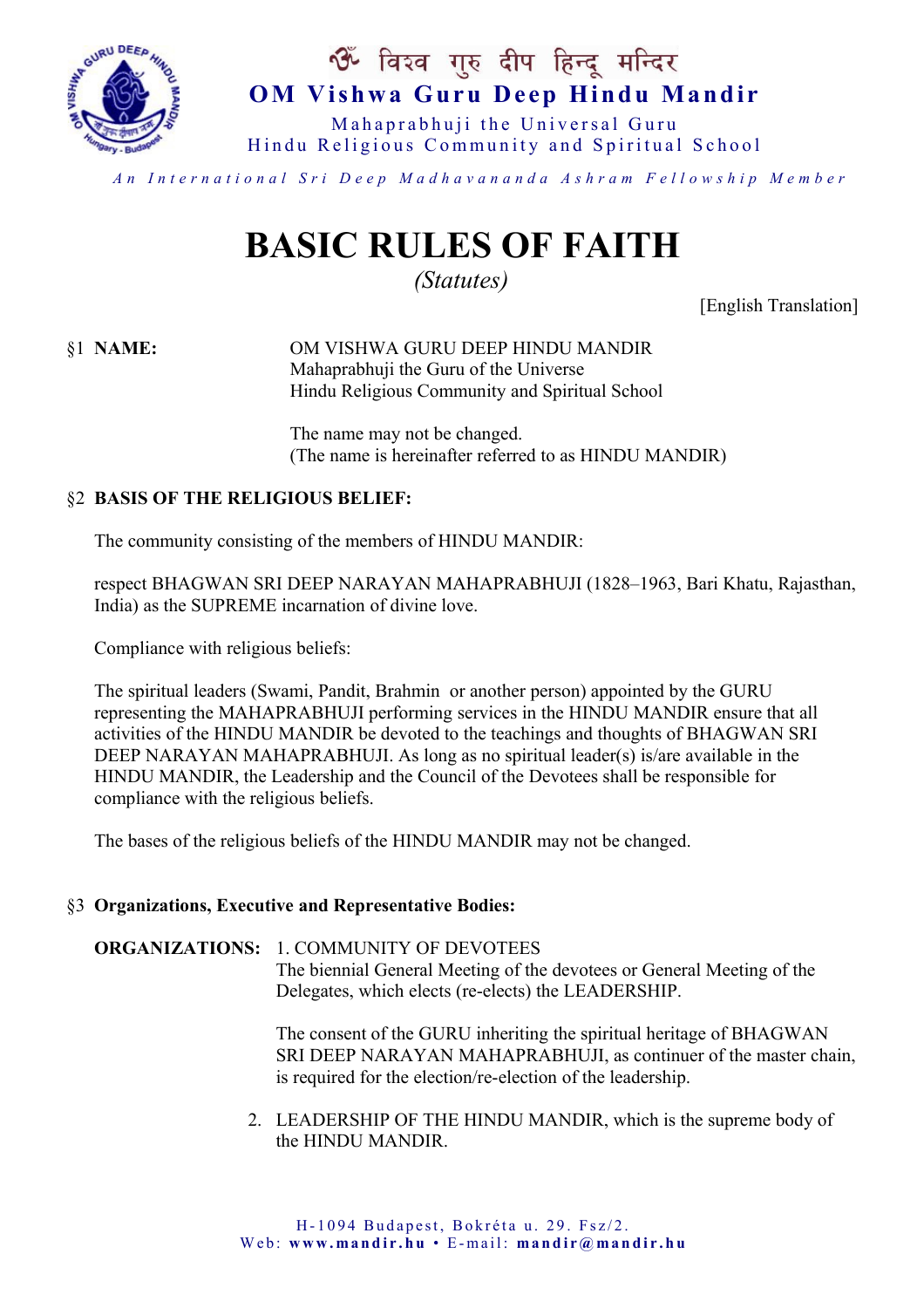- 3. COUNCIL OF THE DEVOTEES, which is a consultation body of 3 to 27 members, commissioned by the LEADERSHIP if justified by the operation and tasks of the HINDU MANDIR.
- **OFFICIALS:** Members of the LEADERSHIP in accordance with the Organizational and Operational Rules.

**REPRESENTATIVE:** President, or in his absence the Vice President.

#### §4 *Organisational form of HINDU MANDIR*

• *Church Association pursuing religious activities as a base aim, established for an indefinite period.*

*The term "church" is legible in the internal use of the association, with regards to more than 21 years long church status, which was revoked by the 8/2012. (II. 29.) resolution of the Parliament in accordance with the Act CCVI of 2011.*

#### §5 *HINDU MANDIR meets the provisions of §7(3) and §14(2)f) of Act CCVI of 2011:*

- *the members of the HINDU MANDIR hereby declare that the religious activities of the church are not contrary to the Fundamental Law (Constitution), do not conflict with rules of law, do not violate the rights and freedoms of other communities, or human dignity.*
- §6 **AREA OF OPERATION:** Hungary, mainly, but not exclusively.

#### §7 **Activities, principles of operation and objectives of the HINDU MANDIR:**

To exercise the hindu religion, as well as to acquire an insight into and search the science based on the hindu religion in accordance with the teachings and spirit of BHAGWAN SRI DEEP NARAYAN MAHAPRABHUJI.

In detail:

- a. To exercise the hindu religion.
- b. To operate as a religious centre for the hindus living in Hungary and those interested in Hinduism. Organization of hindu religious festivities.
- c. To contribute to the world peace.
- d. To study, translate and publish the Vedas, Upanishads, Sutras and other documents, organize courses and lectures related to the above fields.
- e. To invite Yogis, Pandits, Brahmins, Swamis and Scientists and organize lectures and series of lectures.
- f. To organize yoga lectures and courses.
- g. To search and foster the culture and historical traditions based on Vedic traditions (philosophy, architecture, classical Indian music, dance, fine and applied arts, etc.), to organize courses and lectures related to such fields.
- h. Charity and welfare activities. Collection of donations with charity aims. To provide help to areas and groups of people afflicted by Acts of God, catastrophes, poverty, distress, natural and other catastrophes both in and outside Hungary.
- i. To establish and develop libraries.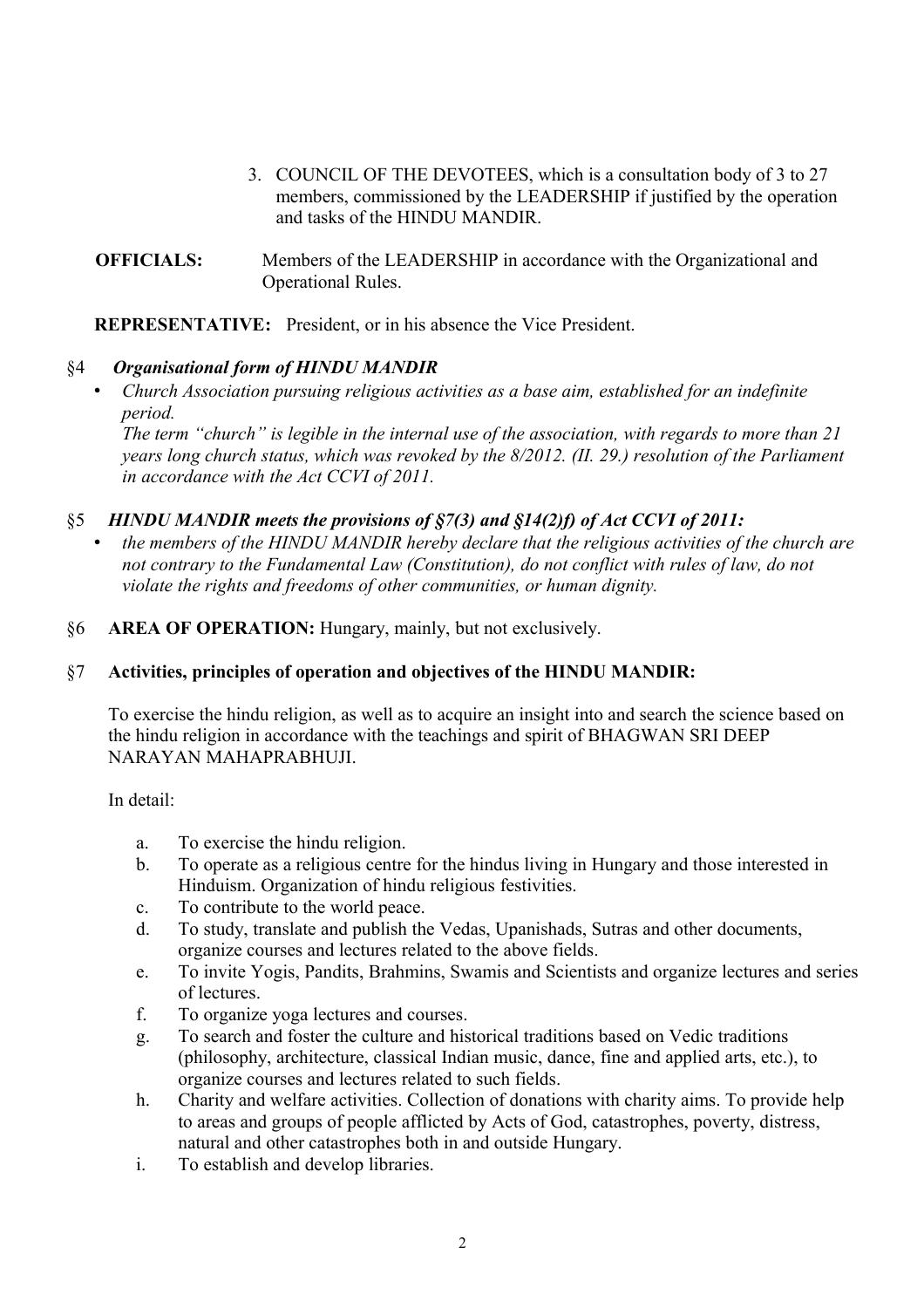- j. School organization: pre-school, primary, secondary and higher education, specialist training.
- k. To establish and foster relations primarily with the domestic, foreign and international organizations following the teachings of BHAGWAN SRI DEEP NARAYAN MAHAPRABHUJI.
- l. To represent and emphasize in all possible ways the importance of a vegetarian way of life. To establish vegetarian catering facilities (e.g. restaurant, buffet, shops, etc.).

#### §8 **Financial conditions and cover of the operation of the HINDU MANDIR:**

- a. Regular and occasional donations of devotees.
- b. Donations by Hungarian, foreign and international organizations, foundations, business organizations and companies, enterprises or private persons.
- c. Preparation and sale of written and electronic information material (e.g. manuscripts, books, newspapers, audio and video cassettes, etc.) required for exercising religious life and teaching.
- d. Revenues from courses, seminars, camps, lectures and schools.
- e. Operation of vegetarian kitchen, buffet, food and accessories shop necessary for exercising religious life.
- f. State subsidy
- *g. All other revenue sources provided to our church by rules of law in force.*

### §9 **Membership of HINDU MANDIR**

Each private individual who accepts the Regulation of Religious Beliefs of HINDU MANDIR may be a MEMBER of HINDU MANDIR. Sponsor Member may be each legal entity which supports the principles and objectives of the HINDU MANDIR.

Only those members have voting right in the matters of the HINDU MANDIR who provide for their being available on any information channel, e.g. letter, telephone, e-mail, etc., and also give notice of any changes in their data. Sponsor Member legal entities do not have voting right.

Membership is terminated:

- 1. By resignation, which shall be forwarded in writing to the Leadership.
- 2. By deletion (e.g. death, exclusion, etc.).

## §10 **Emblem:**

Attached hereto graphically, which may be used as an emblem on all means of information and authentication.

The seal is the emblem with the following round inscription: OM VISHWA GURU DEEP HINDU MANDIR Hungary, Budapest